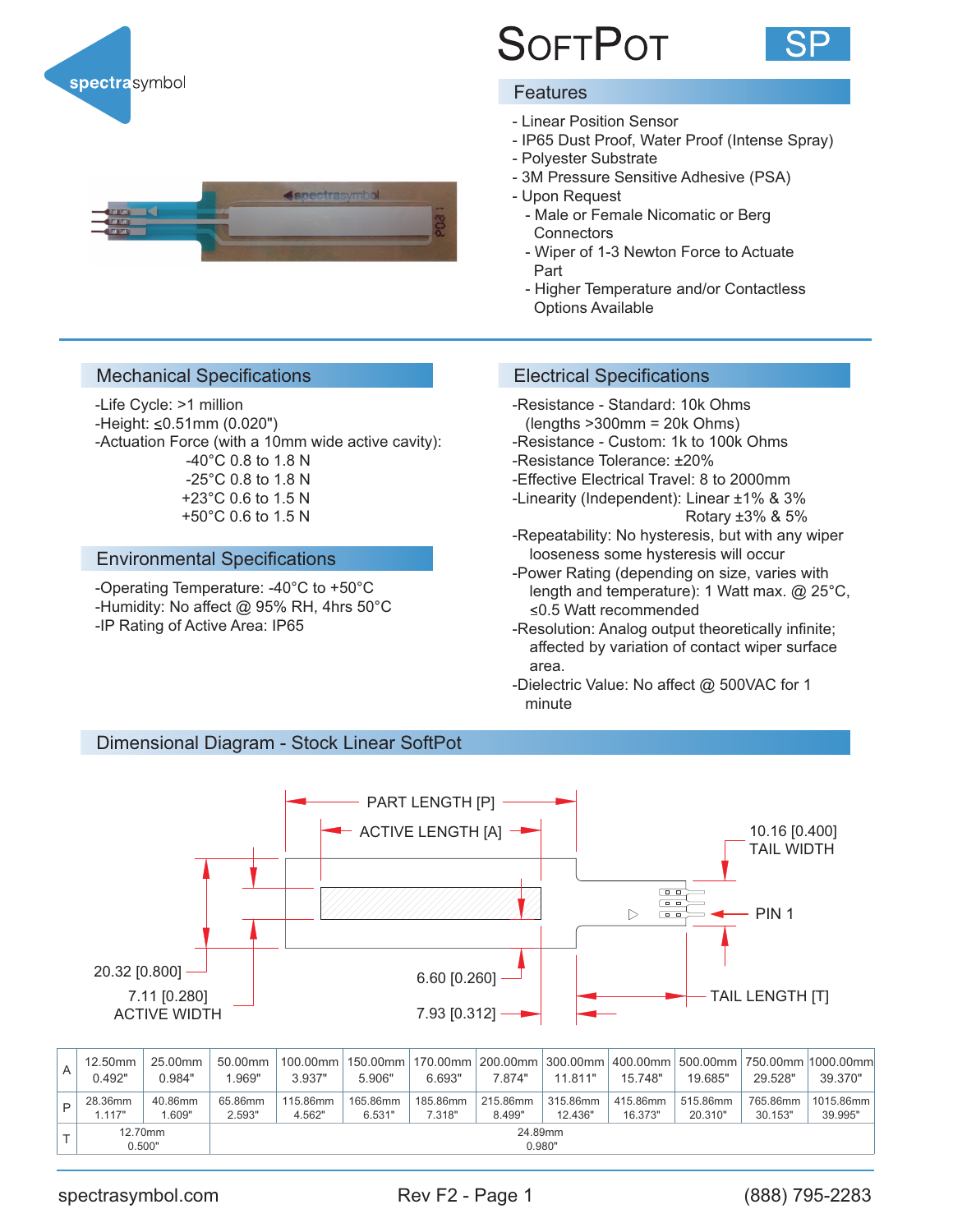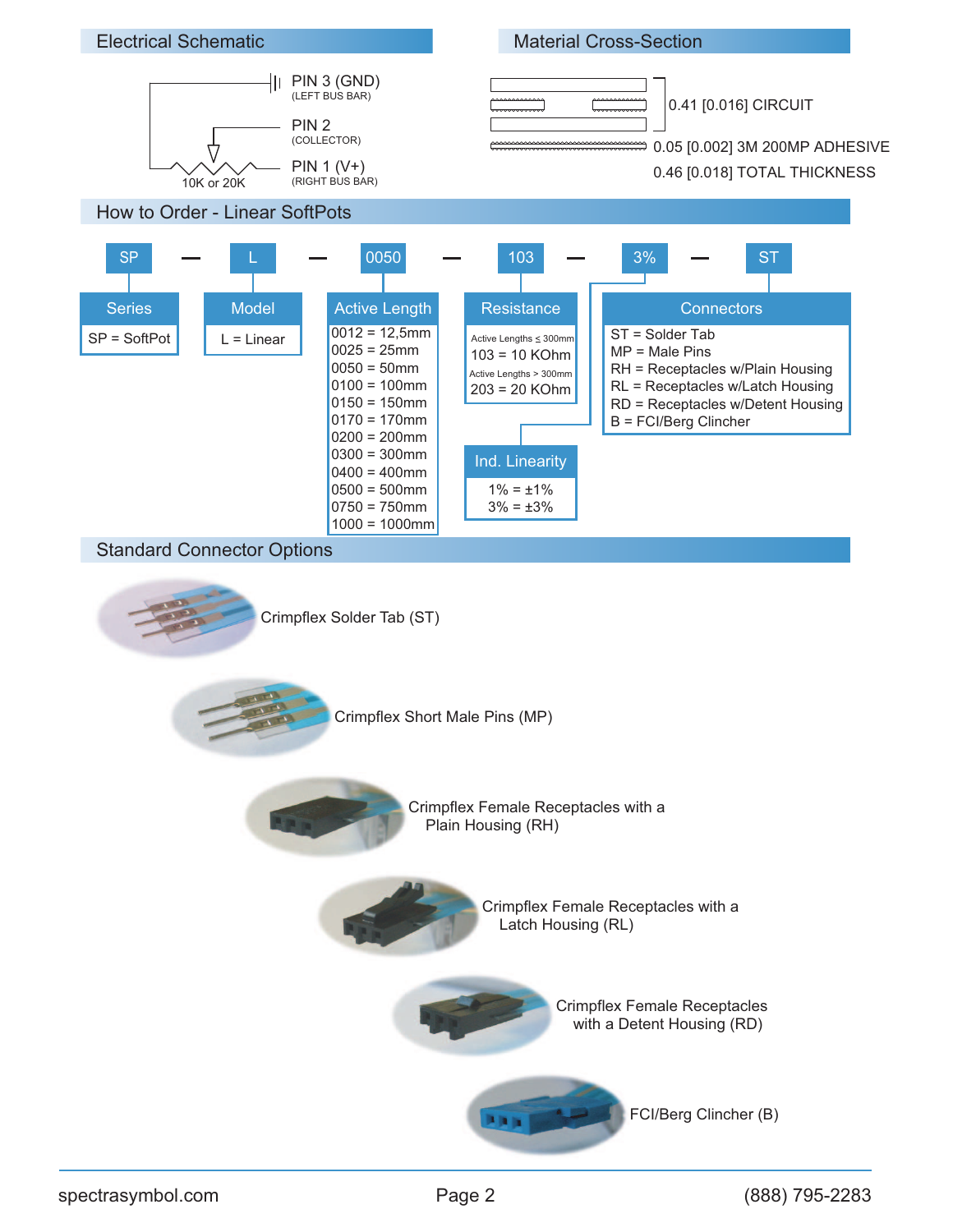#### **Customization**

Customize the size, shape, and even the number of tracks. Such custom requests, for example, can be: multiple ganged sensors (up to 40 tracks); serpentine active area track; custom lengths 10mm-2000mm; custom rotary diameters, etc. Feel free to contact Spectra Symbol with your custom request at sales@spectrasymbol.com or (888)795-2283..

# How It Works

In simple terms, the SoftPot membrane potentiometer is a resistive element, which comprises a conductive resistor, a sealed encasement and a simple wiper assembly. A membrane potentiometer can also function as a voltage divider.

The SoftPot is a three-wire system with two resistive output channels and an electrical collector channel.



By pressing a wiper down onto the top circuit the SoftPot produces the desired electrical output. The "wiper" is a non-conductive mechanism that depresses the top circuit actuating the potentiometer from the outside of the element. The top and bottom circuits are separated by 0.15mm (0.006") of spacer adhesive build-up and contact between the circuit occurs by pressure (usually 1-3 Newtons) from the wiper on the top circuit, pushing down until the top circuit connects with the bottom circuit to create a potentiometric output.



The construction of the wiper design can adapt to any application because most materials can serve as the wiper: plastics, metals, sliders, rollers, wheels, etc. Also, the SoftPot can also be manually (hand) actuated.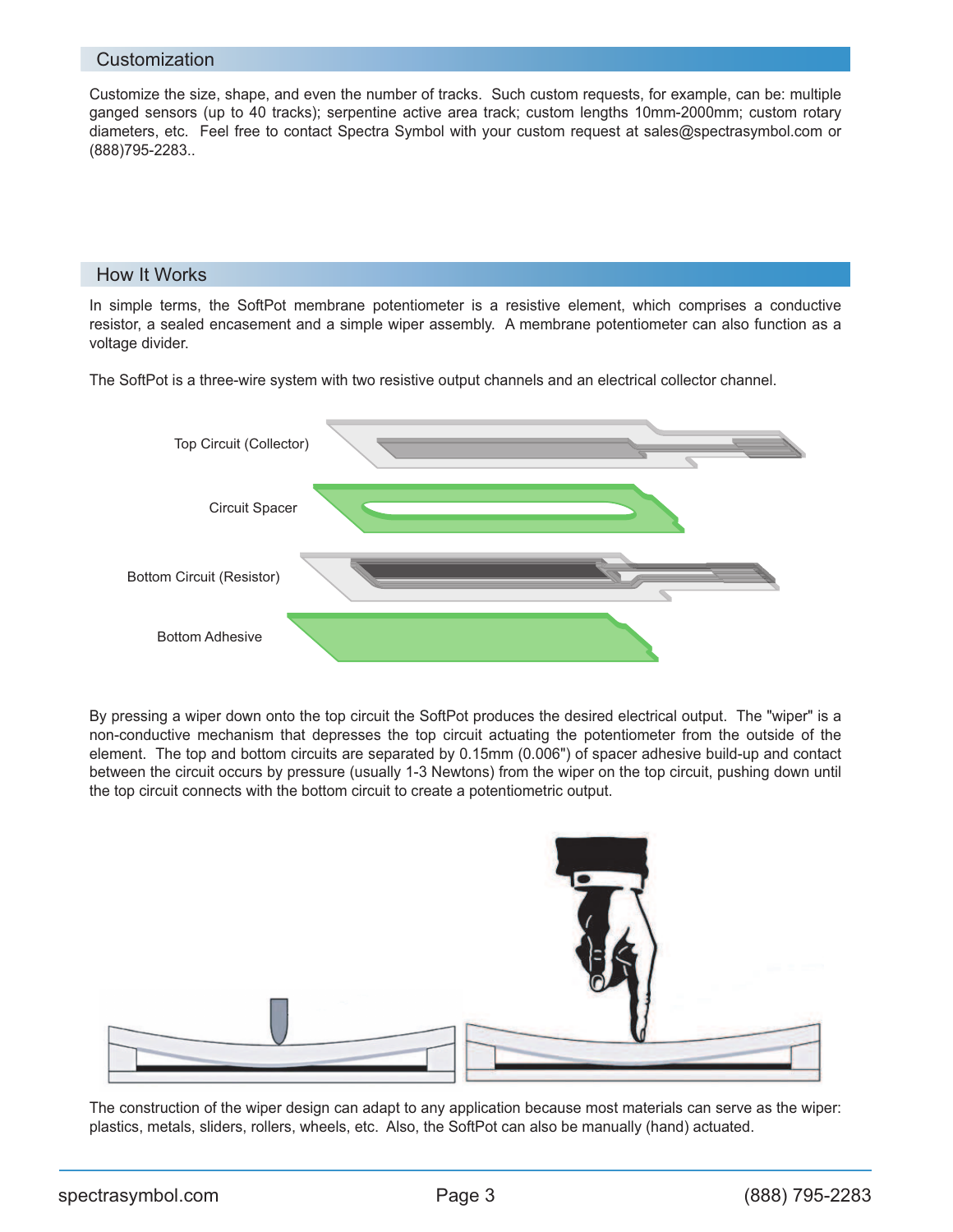#### **Wiper**

Typical wiper materials are delrin, plastic injection molded products, metal rollers with back-loaded springs, sliders attached to lead-screws, etc. With small quantities, an off-the-shelf solution might be easier, while with higher quantities or space limitations a custom wiper may be required.

The stock 1-3 Newton wiper is an excellent product for most applications. In case of unique applications, extreme environment or cycle needs, it is recommended to seek the advice of the Spectra Symbol Design Department. The selection of the correct wiper (material, form) can affect the life cycle and electrical output of the SoftPot.

Stock Wiper

#### Mechanical Specifications

-Minimum Force: 1 Newton

- -Maximum Force: 3 Newtons
- -Tip Material: Delrin
- -Thread Pitch: M1.0 (1mm)



Dimensional Diagram